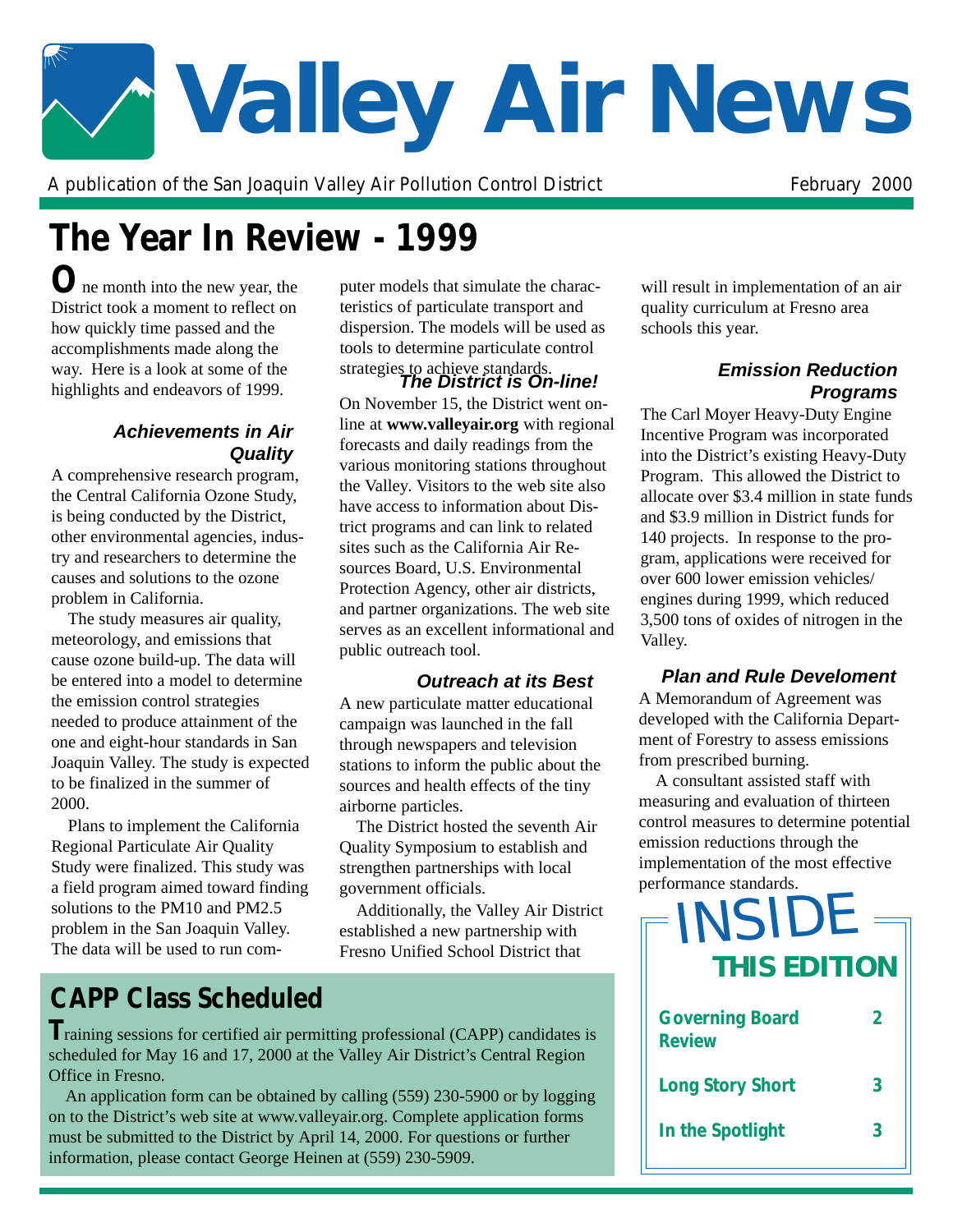## **GOVERNING BOARD REVIEW**

#### **Following is a summary of actions taken at the January 20 Governing Board Meeting:**

- Approved letter recommended by the Citizens Advisory Committee to USDA Secretary Dan Glickman, and U.S. Environmental Protection Agency Administrator Carol Browner regarding the Agriculture Air Quality Task Force.
- **E** Approved resolution increasing budget to allow pass through of congestion mitigation and air quality (CMAQ) funds for Heavy-Duty Motor Vehicle Emissions Reduction Program.
- **EXECUTE:** Approved budget transfer of REMOVE funds for required District matching funds.

#### **The Board also approved a number of items on the consent calendar, including:**

- Redesignation of the \$750,000 appropriation in the 1999-2000 District budget for the San Joaquin Valleywide Air Pollu tion Study Agency from Particulate Study to Ozone Study.
- $\blacksquare$  Contract with the Environmental Monitoring Company, Inc. (EMC) for implementation of an air quality data management system for an amount not to exceed \$60,000.
- Two members and three alternate members were appointed to the REMOVE Program Evaluation Committee.

"#""#""#

**The next Governing Board meeting will be held on Thursday, February 17, at 9:00 a.m. in the District's Central office in Fresno, and via video-teleconference in the Modesto and Bakersfield offices.**

# **CUSD Cops Drive Electric Cars**

(CUSD) is taking another step to **T**he Clovis Unified School District clean up the air in the Central Valley. December 15, the transportation department unveiled two new electric police cars that will soon be patrolling the Reagan and Buchanan educational complexes.

Purchased with a \$10,000 Wal-Mart Clean Air grant and Safe School funds, the two electric vehicles came complete with sirens, radios, and police car detailing but without combustion engines. This means that the vehicles will remove more than a ton of pollutants from the Valley over the course of their lifetimes.

"The District made a commitment back in 1990 to do its part in cleaning up the air in the Valley," said Joe Bjerke, director of transportation for CUSD. Toward that end, the District has purchased alternative fuel vehicles as often as possible. The two police cars are the first of their kind in the Fresno area and Bjerke hopes they will set an example for other agencies to follow.

"We're hoping the concept will really take-off," said Bob Riding, technical liaison for the Clean Cities Coalition and a program manager for

PG&E. The Coalition hopes that the City of Fresno will begin to use the vehicles around area malls, where officers typically have to start and stop their gasoline fueled cars many times per day. According to Bjerke and Riding, the electric cars are 100 per- cent cleaner than gasoline powered cars and can be started and stopped without adding any pollutants to the air.

The vehicles operate off of six 12 volt lead acid batteries that are charged by simply plugging the car into a standard 120-volt outlet. According to Bjerke, it takes about 10 hours to fully charge the cars, after which they can travel thirty miles before needing to be re-charged.

"The batteries can be re-charged anytime the vehicle is near an outlet," Bjerke said. This allows the cars to be used for longer periods of time around the District's educational campuses.

With top speeds of up to 30 mph, the cars will make traveling about the District's schools quicker and more effective, which means safer schools to CUSD Sgt. Bud Hettenhouser. *This article was reprinted in its entirety with permission from CUSD Today.*

### **A Millennium Makeover for the Clean Air Kids Club**

**I**n honor of the new year, the Valley Air District's Clean Air Kids Club has an updated look and a new name for the quarterly newsletter. *The Clean Air Kids Courier* debuted in January and featured an ultra-hip air quality advocate named Ray. Ray joins the original Clean Air Kids Club icon, Sparkle as the official mascots of the club.

Membership in the club is free for Valley children in kindergarten through sixth grade. The goal of the club is to educate youngsters about air pollution, its sources, health effects, and how to prevent it. Now in its fourth year, there are over 700 members. New members receive a kit that includes a certificate, membership card, stickers, bookmark, ruler, eraser, and other air quality information.

To sign a child up for the Clean Air Kids Club, complete and return the form on page three to: SJVAPCD, Attn: Clean Air Kids Club, 1990 E. Gettysburg Ave., Fresno, CA 93726. Facsimiles will also be accepted at (559) 230-6064.